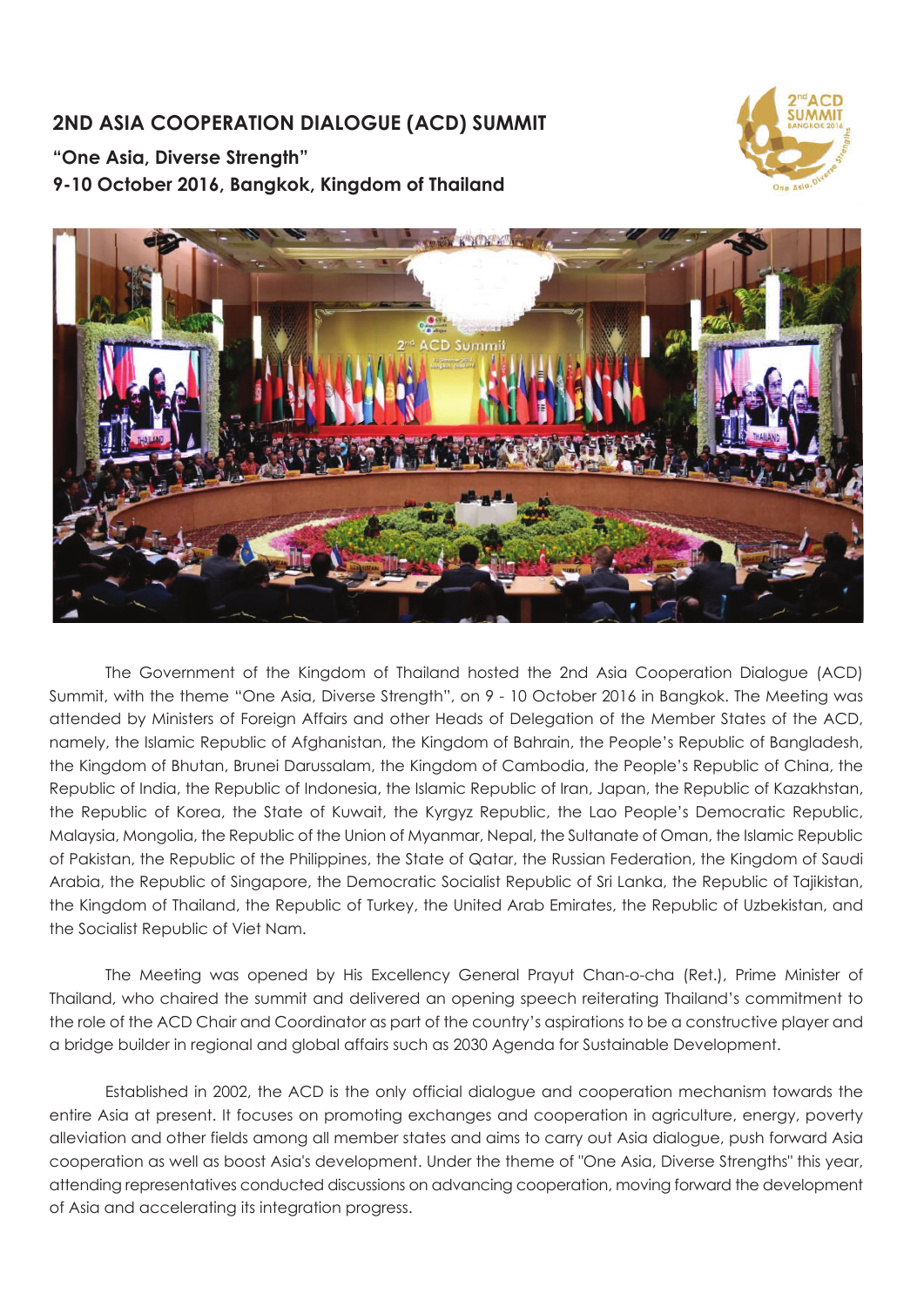The highlighted issues are as follows:

## **First**

 The leaders, for the first time, agreed to develop Asia in the next 14 years through the endorsement of ACD Vision for Asia Cooperation 2030. The objectives of the document include sustainable development and the building of Asian community, emphasizing six pillars of cooperation i.e. (1) Connectivity (2) Science, Technology and Innovation (3) Education and Human Resources Development (4) Interrelation of Food, Water, and Energy Security (5) Culture and Tourism (6) Promoting Approaches to Inclusiveness and Sustainable Development

*Malaysia is designated as co-Prime Mover in Education and Human Resource Development to train the future generation of ACD peoples, ensure inclusive and equitable quality education at all levels for them and to equip them with key capacities, particularly, financial literacy, digital literacy, language skills, and a better perspective of their role and responsibility as good global citizens.* 

 *The ACD member states appreciate the role of the Asia e University as an instrument for capacity building and increasing higher education accessibility for the benefit of ACD Member States.*

 *"As a co-prime mover of the education and human resources development pillar, Malaysia reaffirms our commitment to developing the Asia e University (AeU) into a major educational platform which will enhance people-to-people connectivity among the ACD member states," says the Prime Minister of Malaysia Dato' Sri Mohd Najib Razak at the Plenary Session of the Summit.*

 *He said that since its beginning in 2008, AeU has enrolled around 2,350 international students from 60 countries, and has established partnerships in 25 countries.*

 *Dato' Sri Najib reiterated that through the AeU platform, institutions of higher learning in Asia will be*  able to leverage on each others' resources and facilities. And via AeU Open and Distance Learning *programmes, students from across the ACD Member States will be able to enjoy high quality, affordable, accessible and relevant courses."*

### **Second**

 The leaders agreed to transform the Vision into action. In this connection, the Summit endorsed the Bangkok Declaration and the ACD Blue Print 2017-2021. The ACD Blue Print is a recommendation for our member countries to adopt as guidelines for implementation and concretization of the ACD six pillars of cooperation.

#### **Third**

 The meeting affirmed the partnership between the States and the private sectors of ACD to reflect the roles and opportunities of Asia at present, especially during a crucial time when the global economy is gradually recovering while still facing numerous challenges and fluctuations. The Summit trusts that Asia remains a regional full of potential and fortitude. This is also "the Century of Asia" where the region will proof its role as a catalyst for global economic growth and dynamism. ACD is, indeed, a cooperation framework which potential and strength of all member countries can be utilized for mutual benefits. The leaders of ACD member states have thus endorsed the ACD Statement on Reigniting Growth through Partnerships for Connectivity which demonstrates the States and the private sectors' resolution to promote opportunities and cooperation at the ACD Connect 2016 Business Forum.